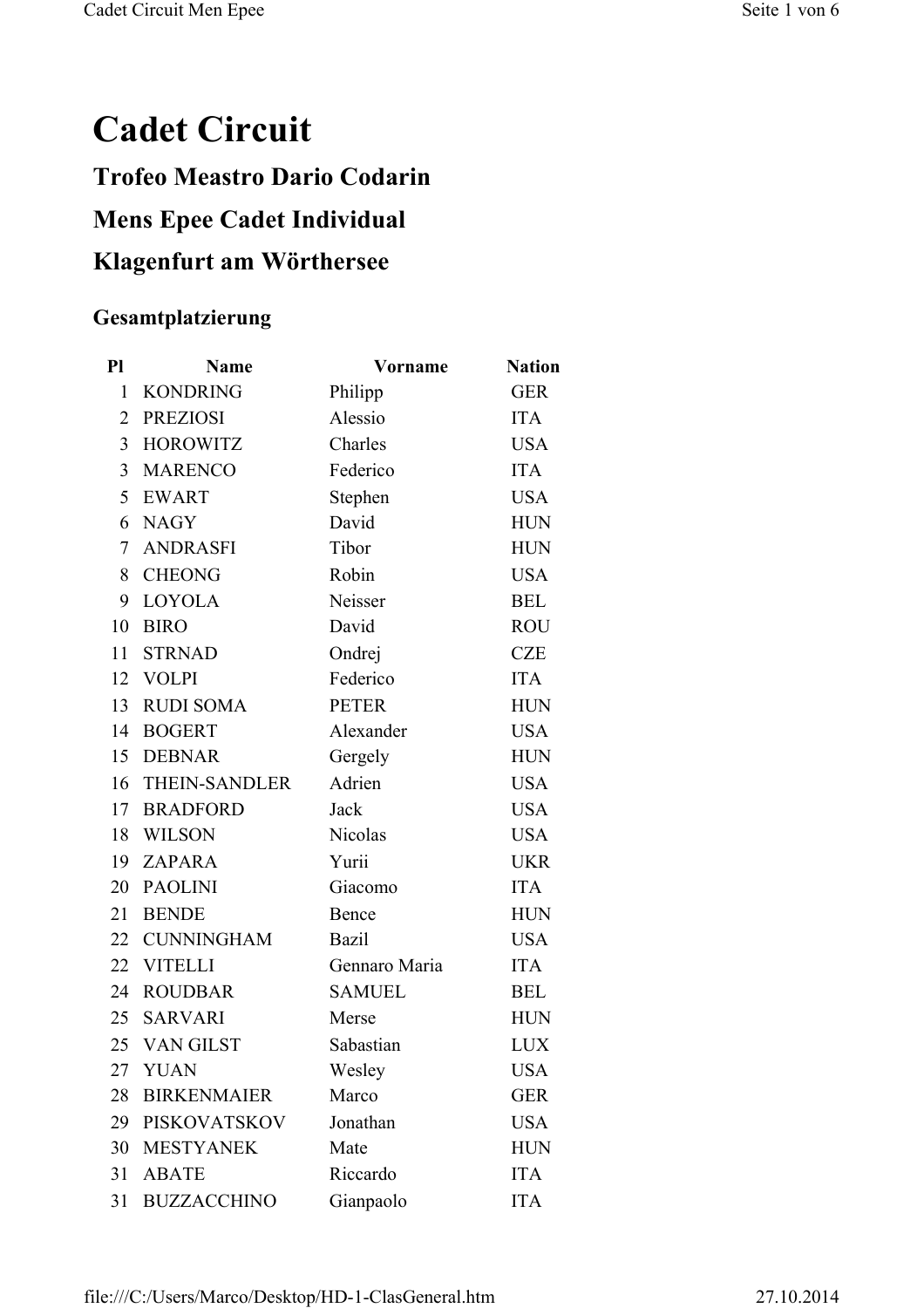| 33 | <b>VARGA</b>           | Samu            | <b>HUN</b>  |
|----|------------------------|-----------------|-------------|
|    | 34 LENARD              | Vince           | <b>HUN</b>  |
|    | 35 CROUSE              | Ulfric          | <b>USA</b>  |
| 36 | PETROSEWICZ JR         | Thomas          | <b>USA</b>  |
| 37 | <b>STUBNYA</b>         | Marton          | <b>HUN</b>  |
|    | 38 ANTEKEIER           | Aidan           | <b>USA</b>  |
|    | 39 CANZONERI           | Davide          | <b>ITA</b>  |
| 40 | <b>JUKNA</b>           | Rokas           | <b>LTU</b>  |
| 40 | <b>KRAVITZ</b>         | Zachary         | <b>USA</b>  |
| 42 | <b>CAUDO</b>           | Domenico        | <b>ITA</b>  |
|    | 43 DARASHKOU           | Anton           | <b>BLR</b>  |
|    | 44 BANYAI              | <b>Botond</b>   | <b>HUN</b>  |
|    | 45 DE MOLA             | Daniel          | <b>ITA</b>  |
| 46 | <b>TAYLOR</b>          | Joseph          | <b>USA</b>  |
| 47 | <b>JOHANIDES</b>       | Lukas Jakub     | <b>SVK</b>  |
|    | 48 ZANCANELLA          | Amedeo          | <b>ITA</b>  |
|    | 49 WILSON              | Sean            | <b>USA</b>  |
| 50 | <b>CRIBLEZ</b>         | Lorin Noam      | <b>SUI</b>  |
| 51 | <b>BANSAGI</b>         | <b>BARNABAS</b> | ${\rm HUN}$ |
| 52 | <b>GAZZANIGA</b>       | Giacomo         | <b>ITA</b>  |
| 53 | <b>KOCH</b>            | Mate            | <b>HUN</b>  |
|    | 54 GAO                 | Tiger           | <b>USA</b>  |
| 55 | <b>HEMELAERS</b>       | Robbe           | <b>BEL</b>  |
| 56 | <b>JORDAN</b>          | Ren             | <b>GER</b>  |
|    | 57 DOTLACIL            | Petr            | <b>CZE</b>  |
| 58 | <b>BONGARD</b>         | Louis           | <b>GER</b>  |
| 59 | <b>JAKOVAC</b>         | Gergely         | <b>HUN</b>  |
| 60 | <b>KILJANDER</b>       | Oskar           | <b>FIN</b>  |
| 61 | <b>ISHII</b>           | Kazuki          | <b>JPN</b>  |
| 62 | <b>RAPPE</b>           | <b>BASTIEN</b>  | <b>BEL</b>  |
| 63 | YASU                   | Masato          | <b>JPN</b>  |
| 64 | <b>BEYRLE</b>          | Joshua          | <b>GER</b>  |
| 65 | <b>FERNANDEZ PEREZ</b> | Javier          | <b>ESP</b>  |
| 66 | <b>HATZ</b>            | <b>Nick</b>     | SUI         |
| 67 | <b>RICCI</b>           | Bernardo        | <b>ITA</b>  |
| 68 | <b>KOSTYUK</b>         | Danilo          | <b>UKR</b>  |
| 69 | <b>KOCK</b>            | Joachim         | <b>FIN</b>  |
| 70 | <b>DICKINSON</b>       | Matthew         | <b>GBR</b>  |
| 71 | <b>MATEVOSOV</b>       | Artem           | <b>UKR</b>  |
| 72 | <b>SZEP</b>            | Marton          | <b>ROU</b>  |
| 73 | <b>NAGURNYI</b>        | Iaroslav        | <b>UKR</b>  |
| 74 | <b>MAISEIKAU</b>       | Dzmitry         | <b>BLR</b>  |
| 75 | <b>BONFERRONI</b>      | Gabriel         | SUI         |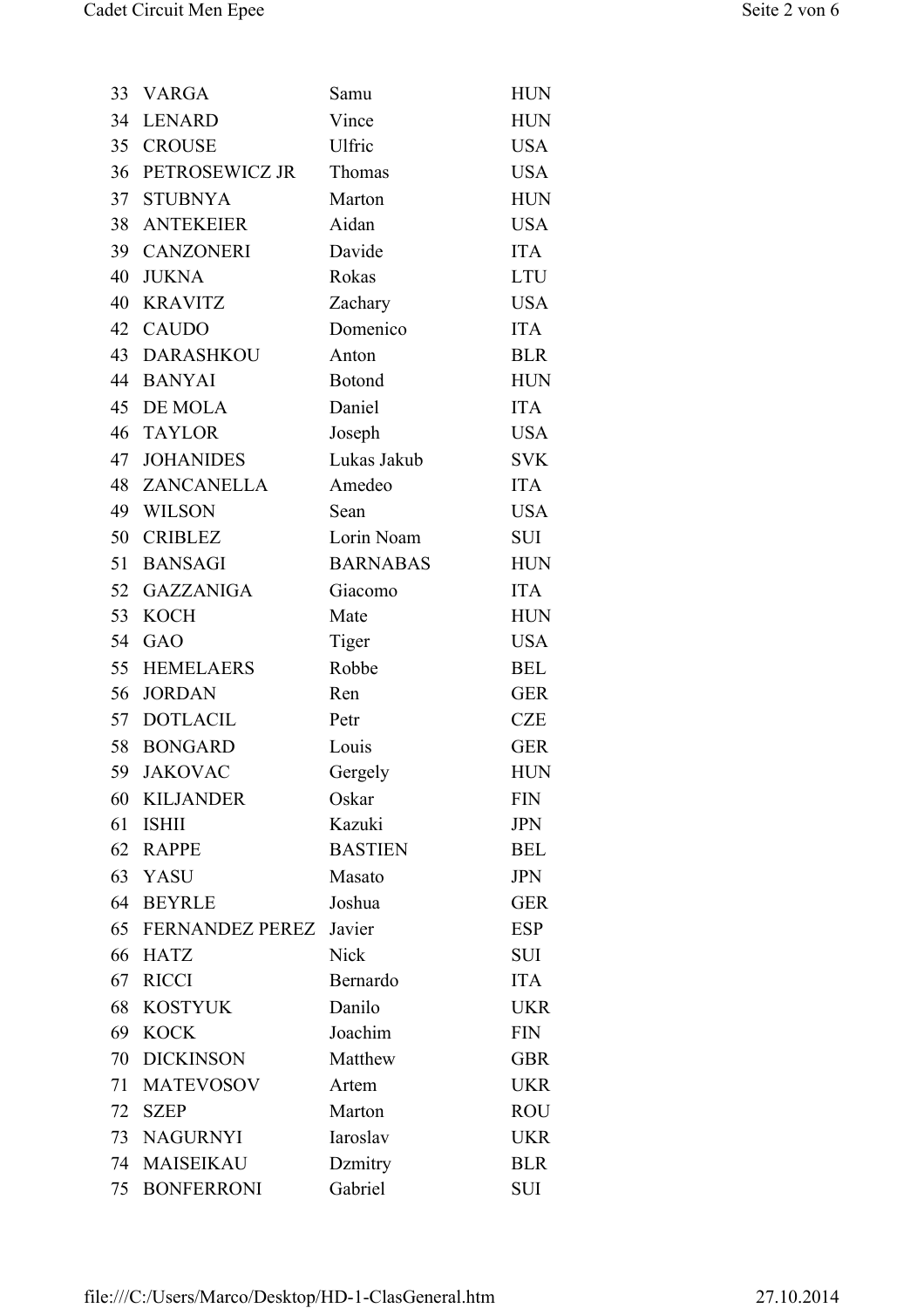| 76  | <b>RECLO</b>         | Martin         | <b>SVK</b> |
|-----|----------------------|----------------|------------|
| 77  | <b>CLERCX</b>        | Robin          | <b>BEL</b> |
| 78  | <b>HELLINGS</b>      | Joshua         | <b>GBR</b> |
| 79  | <b>PUCHACHER</b>     | Felix          | <b>AUT</b> |
| 80  | <b>MALAGUTI</b>      | Marco          | <b>ITA</b> |
| 81  | <b>HOLDIY</b>        | <b>OLEKSIY</b> | <b>UKR</b> |
| 82  | <b>MEUTI</b>         | Andrea         | <b>ITA</b> |
| 83  | <b>MOURI</b>         | Riku           | <b>JPN</b> |
| 84  | <b>GUMENIUK</b>      | Vladyslav      | <b>UKR</b> |
| 85  | <b>VON LAUE</b>      | Gerrit         | <b>GER</b> |
| 86  | <b>BALCAR</b>        | Josef          | <b>CZE</b> |
| 87  | <b>KULIASHOU</b>     | Dzmitri        | <b>BLR</b> |
| 88  | <b>ELSAYED</b>       | <b>AHMED</b>   | EGY        |
| 89  | <b>DRAGOI</b>        | Nicolae        | <b>ROU</b> |
| 90  | <b>PFEIFER</b>       | Jannik         | <b>SUI</b> |
| 91  | <b>MIKKILA</b>       | Max            | <b>FIN</b> |
| 92  | <b>RUSSELL</b>       | James          | <b>GBR</b> |
| 93  | <b>LOKAJ</b>         | Vaclav         | <b>CZE</b> |
| 94  | <b>MASCA</b>         | Adam           | <b>ROU</b> |
| 94  | <b>ZRYD</b>          | Arthur         | <b>SUI</b> |
| 96  | <b>FROESCHL</b>      | Lucas          | <b>GER</b> |
| 97  | <b>SEIDEL</b>        | Rudger         | <b>GER</b> |
| 98  | <b>MOHAB</b>         | <b>MOWAFY</b>  | <b>EGY</b> |
| 99  | <b>LUSTI</b>         | Hannes         | <b>SUI</b> |
| 100 | <b>BAZAVAN</b>       | Dorin          | <b>ROU</b> |
| 101 | <b>LUTIN</b>         | Antoine        | <b>SUI</b> |
| 102 | <b>SZAKMARY</b>      | Nandor         | <b>HUN</b> |
|     | 103 WUTSCHKA         | Pavel          | <b>CZE</b> |
| 104 | YAMANAKA             | Mick           | <b>USA</b> |
|     | 105 JURECKA          | Jakub          | <b>CZE</b> |
|     | 106 JAEGER           | Leon           | <b>GER</b> |
|     | 107 TORACCA          | Lorenzo        | <b>ITA</b> |
| 108 | <b>DUMONT</b>        | Celien         | <b>SUI</b> |
|     | 109 SHELANSKI        | Isaac          | <b>USA</b> |
| 110 | <b>BLOMMAERT</b>     | Felix          | <b>BEL</b> |
| 110 | <b>KRUGLOV</b>       | Vladyslav      | <b>UKR</b> |
|     | 112 FARKAS           | <b>CSABA</b>   | <b>HUN</b> |
| 113 | <b>GERINI</b>        | Luca           | SUI        |
| 114 | <b>STOLAR</b>        | Samuel         | <b>SVK</b> |
| 115 | <b>JURKA</b>         | Jakub          | <b>CZE</b> |
| 116 | <b>GOMEZ HIDALGO</b> | Pablo          | <b>ESP</b> |
|     | 117 GOORIS           | Andreo         | <b>BEL</b> |
| 118 | <b>ROEHM</b>         | Louis          | <b>GER</b> |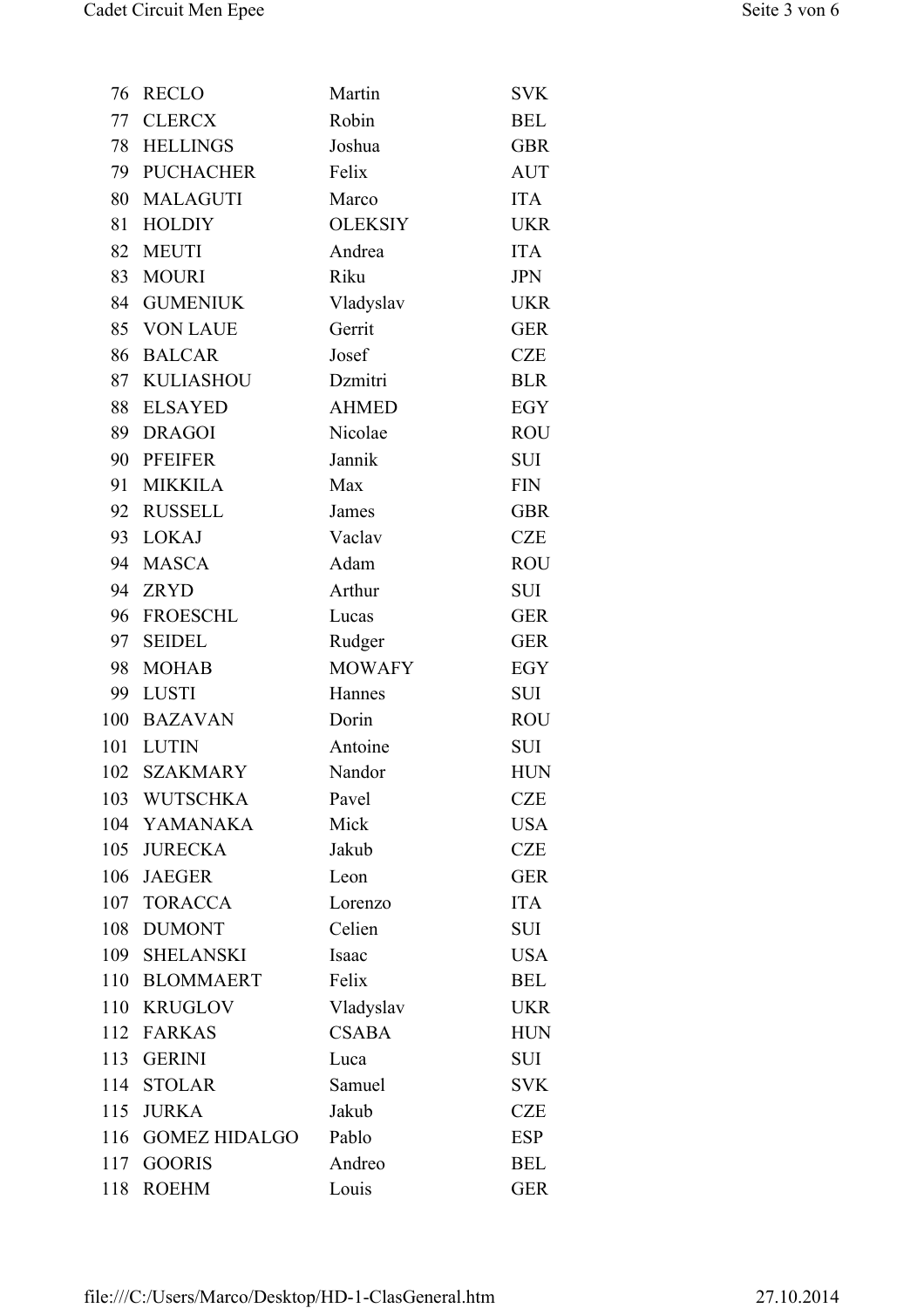| 119 | <b>JOHANNS</b>     | Loic                 | <b>LUX</b> |
|-----|--------------------|----------------------|------------|
|     | 120 SELLS          | Alexander            | <b>AUS</b> |
| 121 | <b>TSOKAS</b>      | Asterios             | <b>GRE</b> |
|     | 122 BUYAN          | Rahmi Kaan           | <b>TUR</b> |
| 123 | <b>KUCKA</b>       | <b>Branislav</b>     | <b>SVK</b> |
|     | 124 SHEVCHENKO     | Viktor               | <b>UKR</b> |
|     | 125 STANGE         | Simon                | <b>GER</b> |
|     | 126 WEBER          | Sebastian            | <b>SUI</b> |
|     | 127 MASUDA         | Yohito               | <b>JPN</b> |
| 128 | <b>SCHULZE</b>     | Finn                 | <b>GER</b> |
|     | 129 PORTA          | Giovanni             | <b>ITA</b> |
|     | 130 KOURIL         | Jiri                 | <b>CZE</b> |
| 131 | <b>BARTASKA</b>    | Matas                | <b>LTU</b> |
|     | 132 PORS           | Gregor               | <b>SLO</b> |
| 133 | <b>CZIRAKI</b>     | <b>BALINT</b>        | <b>HUN</b> |
|     | 134 FERRARIN       | Franky               | <b>LUX</b> |
|     | 134 KALACSKA       | <b>Botond</b>        | <b>HUN</b> |
|     | 134 NEMETH         | Gergo                | <b>HUN</b> |
|     | 137 ORTA           | Javier               | <b>ESP</b> |
| 138 | <b>KATO</b>        | Zoltan               | <b>ROU</b> |
|     | 139 ZIMAN          | David                | <b>ROU</b> |
|     | 140 PANTSIALEYEU   | Bahdan               | <b>BLR</b> |
| 141 | YAROKH             | Sviatoslav           | <b>UKR</b> |
|     | 142 DUNAJ          | Denis                | <b>SVK</b> |
|     | 142 MILLER         | Malcolm              | <b>USA</b> |
|     | 144 GAUTHIER       | Guilhem              | SUI        |
| 145 | <b>SZABO</b>       | Karol                | <b>SVK</b> |
| 146 | <b>KLEMEN</b>      | Marco                | <b>AUT</b> |
| 146 | <b>SCIUTO</b>      | Emanuele             | <b>ITA</b> |
|     | 148 VIDALI         | Aurel                | <b>LUX</b> |
|     | 149 CONRADT        | Leonard              | <b>GER</b> |
|     | 150 MUELLER        | Luis                 | <b>AUT</b> |
|     | 151 THEWANGER      | Emil                 | <b>AUT</b> |
|     | 152 VOLKOVCZ       | <b>TOMASH MATVEY</b> | <b>UKR</b> |
|     | 153 PILIPENKO      | Andres               | <b>NOR</b> |
|     | 154 HIVERSKI       | Uladzimir            | <b>BLR</b> |
|     | 155 SAWAMURA       | Takuya               | <b>JPN</b> |
|     | 155 WENZEL         | Tijan                | <b>SLO</b> |
| 157 | <b>ERKENS</b>      | Roman                | <b>GER</b> |
| 158 | <b>SGUBBI</b>      | Mattia               | <b>ITA</b> |
|     | 159 KRAHER         | Martin               | <b>AUT</b> |
|     | 160 KREMSLEITHNER  | Michael              | <b>AUT</b> |
| 161 | <b>SAAVALAINEN</b> | Ellis                | <b>FIN</b> |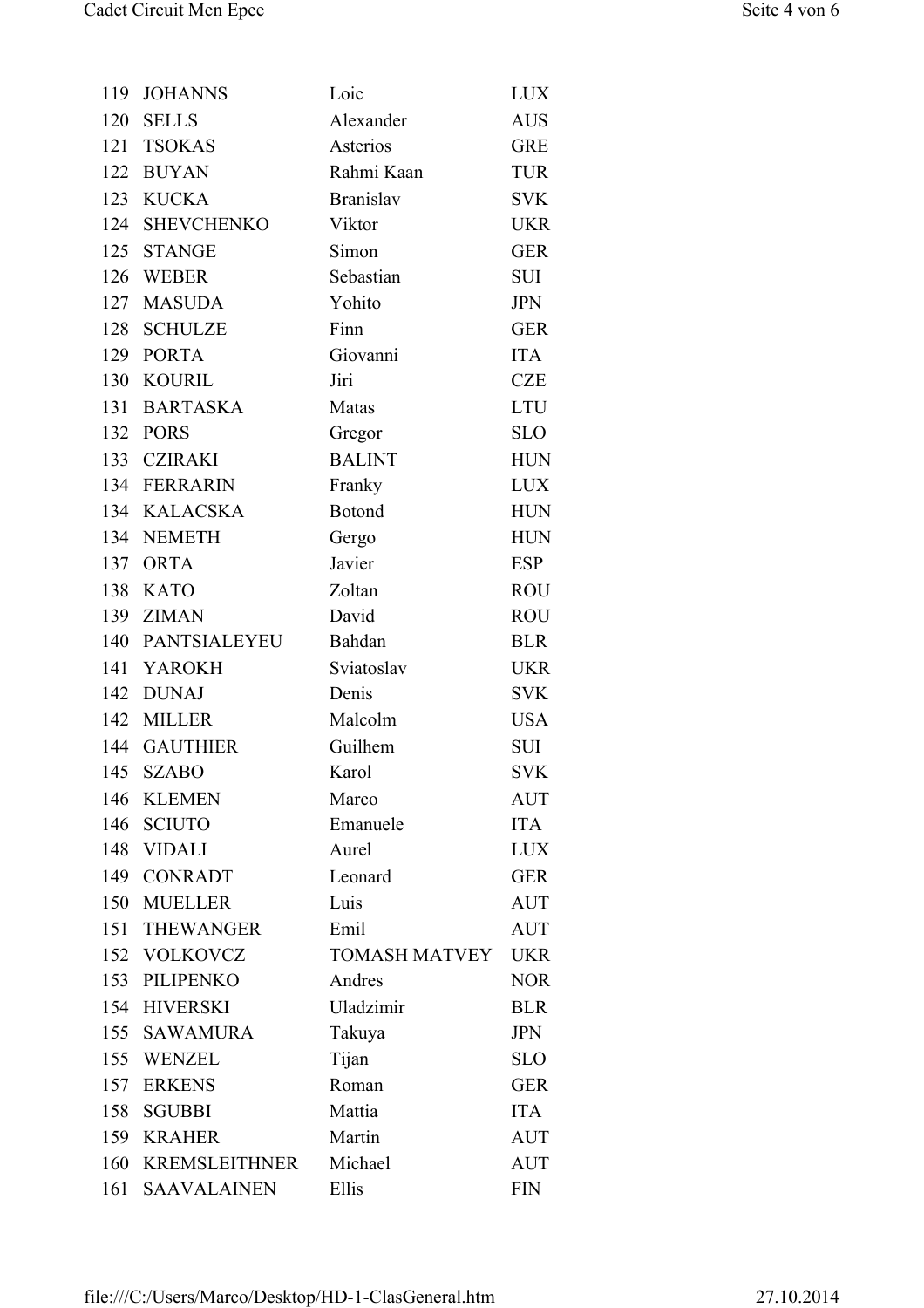| 162 | <b>HATTINGER</b>    | Jakob             | <b>AUT</b> |
|-----|---------------------|-------------------|------------|
| 163 | <b>TALAN</b>        | Tin               | <b>CRO</b> |
|     | 164 KULKA           | Peter             | <b>SVK</b> |
|     | 165 RUDYK           | Maksym            | <b>UKR</b> |
| 166 | <b>DUGAC</b>        | Gaspar            | <b>CRO</b> |
|     | 167 PETERSEN        | Cornelius         | <b>GER</b> |
| 167 | <b>TAURIAINEN</b>   | Topias            | <b>FIN</b> |
|     | 169 PONCIN          | <b>NICOLAS</b>    | <b>BEL</b> |
|     | 169 VOLAK           | Samuel            | <b>CZE</b> |
| 171 | <b>OSAKI</b>        | Rensuke           | <b>JPN</b> |
|     | 172 GAVRILUT        | Daniel            | <b>ROU</b> |
|     | 173 MIRKOVIC        | Blagoje           | <b>SRB</b> |
|     | 174 MUSTER          | Augustin          | SUI        |
|     | 175 FROESCHL        | Carl-Noah         | <b>GER</b> |
|     | 175 NISHIGAKI       | Shoichiro         | <b>JPN</b> |
|     | 177 GIORLA          | Tobia             | <b>SUI</b> |
|     | 178 BECKER          | Olivier           | <b>LUX</b> |
|     | 179 ZALESAK         | Adam              | <b>SVK</b> |
| 180 | ANDREWS             | Benjamin          | <b>GBR</b> |
| 181 | <b>LANG</b>         | Yannick           | <b>SUI</b> |
|     | 182 KOLOMYYCHUK     | <b>STANISLAV</b>  | <b>UKR</b> |
|     | 183 LAGHI           | Lorenzo           | <b>ITA</b> |
|     | 184 LYMANSKYI       | Pavlo             | <b>UKR</b> |
|     | 185 MORGENSTERN     | Eric              | <b>GER</b> |
| 186 | <b>PACHEVSKYI</b>   | <b>KOSTIANTIN</b> | <b>UKR</b> |
| 187 | <b>SALOKAS</b>      | Arnas             | <b>LTU</b> |
| 188 | <b>SKENDERIS</b>    | Georgios          | <b>GRE</b> |
|     | 189 MIKHALKOU       | Pavel             | <b>BLR</b> |
| 190 | <b>NIKOLIC</b>      | Kosta             | <b>SRB</b> |
|     | 191 HORVATH         | Matyi             | <b>SVK</b> |
|     | 191 SAVELAINEN      | Joonas            | <b>FIN</b> |
|     | 191 VIVAR           | Ernesto           | <b>ESP</b> |
|     | 194 GUNDAR          | Oleg              | <b>UKR</b> |
|     | 194 LACH            | Lukas             | <b>AUT</b> |
|     | 196 KUDRIAVCEV      | <b>GEORGIY</b>    | <b>UKR</b> |
| 197 | <b>BIRO</b>         | Alexander         | <b>AUT</b> |
|     | 198 DOZAJ           | Marko             | <b>SRB</b> |
|     | 198 HELBIG          | <b>Niclas</b>     | <b>GER</b> |
| 200 | LUKATSKIY           | <b>YEVGENYI</b>   | <b>UKR</b> |
| 201 | <b>ELLIOT HUMER</b> | Lukas             | <b>AUT</b> |
| 202 | <b>GELINE</b>       | Tom               | <b>BEL</b> |
|     | 203 LASSINE         | Arnaud            | <b>BEL</b> |
|     | 204 WEISE           | Max               | <b>GER</b> |